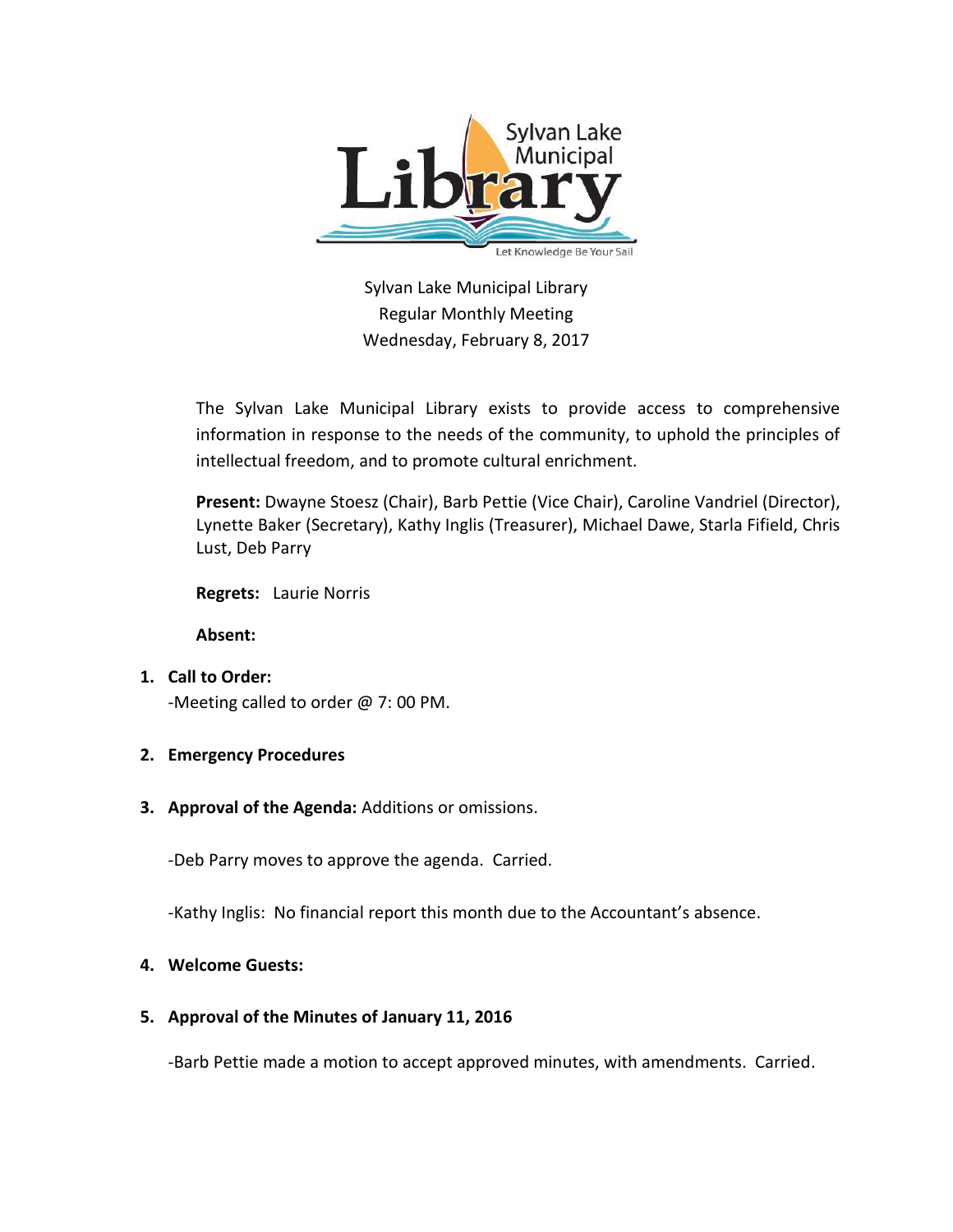### **6. Treasurer's Report**

-No treasurer's report due to Val's absence this month.

## **7. Librarian's Report**

-Chris Lust made a motion to accept Director's report as presented. Carried.

### **8. New Business**

## a. **Caroline's annual performance review**

-Committee to meet March 2<sup>nd</sup> @ 7:00 PM in the Library to complete Librarian Evaluation.

## b. **SMART credit card reader**

-According to Dwayne Stoesz, **First Data** is a more reasonable alternative in terms of cost of usage and flexibility of options, than **SMART**. Dwayne will send additional information to Caroline in order to facilitate an evaluation and comparison of both products, prior to making a decision.

-Q: Barb Pettie: does the town have a program that the library could tie into?

## c. **Award applications (2)**

-Caroline Vandriel: Due to varying requirements for each application, format changes are required re: Read for 15 and Little Free Pantry. Each project is individual and completely different.

-Chris Lust makes a motion to receive Little Free Panty and Read for 15 as award applications for information. Carried.

## d. **Update on Our Lady of the Rosary cards project**

-Project is off to a good start. Eckville had a suggestion for marking the cards: they propose the application of stickers in order to differentiate location from which books are withdrawn.

-A representative from Our Lady of the Rosary indicated that the school is planning to arrange a tour of the Sylvan Lake Library. They suggested that the whole school visit be conducted during the course of the same day in order to save money for the cost of bussing students. Caroline Vandriel indicated that this plan may not be possible due to sheer numbers.

e. **"I've been accepted to lead a session on social services in the library at Marigold Library System on May 10": paid or personal time?** -Kathy Inglis moves that Caroline's session at the Marigold Library be a paid day, including travel expenses. Motion seconded by Barb Pettie. Carried.